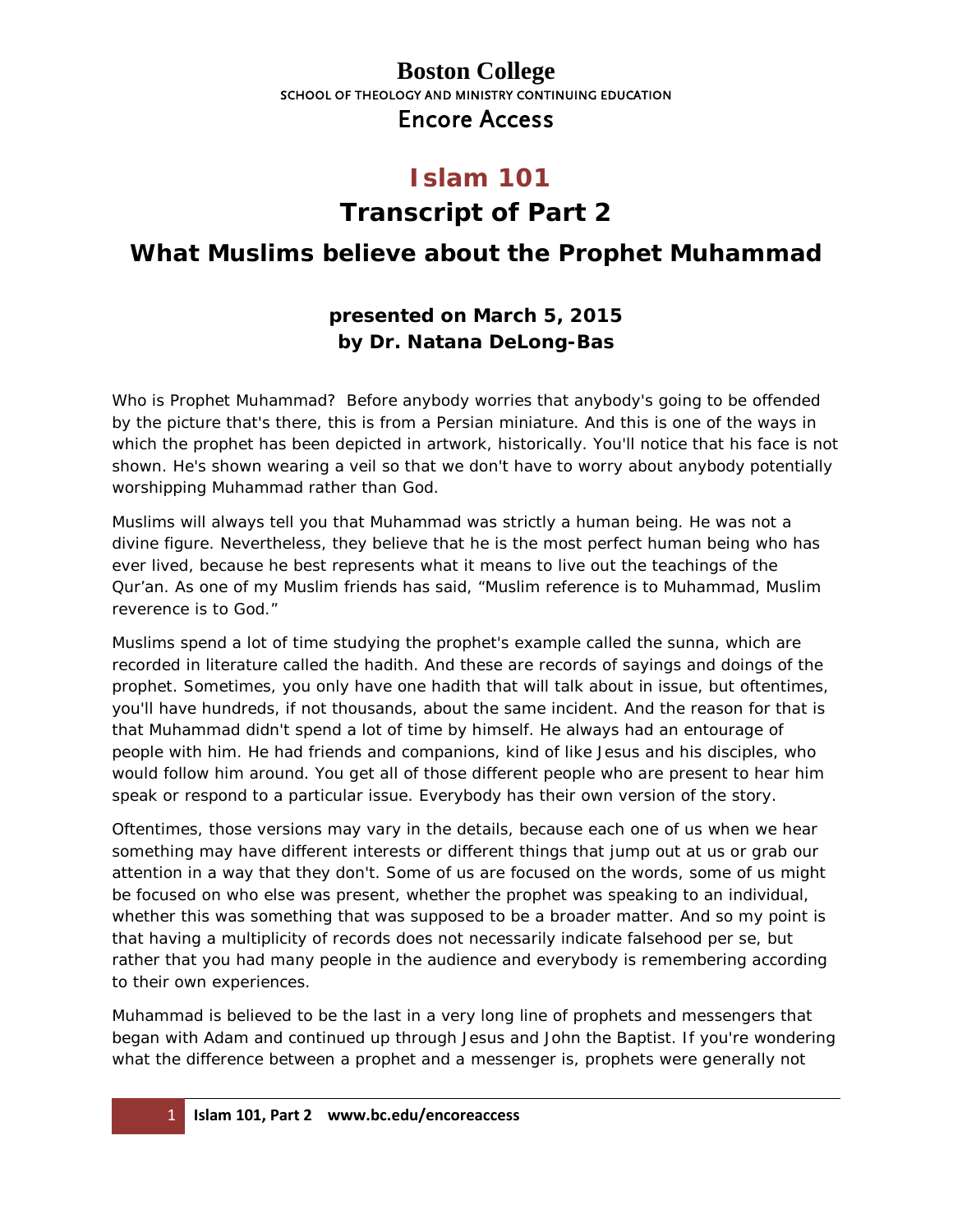# Boston College

very popular people. Prophets were given a message from God, but oftentimes, people did not respond very positively to those messages. They chased them out of town or throw rocks at them or what have you. Only messengers were guaranteed the success of that message.

And there have only been five messengers according to Islamic teachings. First one was Noah. In Christianity, Noah isn't a prophet because he never really says anything, he just does whatever God tells him. But he does speak in the Qur'an. The other four are Abraham, Moses, Jesus, and, of course, Muhammad himself. Some of the other prophets who are shared in common between the Bible and the Qur'an include Aaron, Adam, David, Elijah, Elisha, Ezekiel, Job, John the Baptist, Jonah, Joseph, Lot, and Solomon. So many characters from the Old Testament and a few from the New Testament.

Muhammad was born in the year 570, according to tradition, and he lived until the year 632. He only began receiving prophecies in the year 610, when he was 40 years old. Now we know in American culture that forty's a bad number, right? We don't want to turn 40. Some of us turned 40 a long time ago. Forty's not something we really look forward to. So I'd like to share with you, that in the Islamic tradition, 40 is the number of perfection. It is the age when you receive wisdom, so 40 is something to look forward to, and so there's a symbolic importance to his having received that message at the age of 40.

During the early years of his ministry, Muhammad was in a city called Mecca. There are some scholars who have noted that the more universal message was revealed during that time. There's a lot of talk about the coming Day of Judgment. The idea of there being an afterlife; the idea that the actions that you undertake in this lifetime matter in a very eternal way.

It's also very interesting that during that time period, violence was absolutely forbidden to the Muslim community, even in cases of self-defense. And that was an important prohibition because this early Muslim community was under physical attack very frequently, including the prophet himself. Sometimes, it was the lady next door who liked to come and throw rotten tomatoes at him on a daily basis. There was another not terribly nice neighbor, who would come and dump garbage over his head on a daily basis. There were some early Muslims who were persecuted, and even killed, because of this new faith tradition. So the idea that for these first 12 years of his ministry, violence was forbidden and nonviolence was the norm. People were encouraged to engage in conversation and dialogue, is a very important part of the tradition that needs to be recaptured today when it seems like Muslims are always associated with violence, terrorism, and extremism on the TV set.

In the year 622, Muhammad was invited to come to another town called Medina. And he was invited there because this town had been caught up in tribal warfare of the worst variety. This was a culture in which a harm that was caused to one tribe had to be avenged by the tribe that had experienced the harm. And so you had these cycles of violence and retribution that would begin, and more and more people would become involved. And by that point, Medina was in a situation where the tribal warfare was so bad, nobody knew how to stop it.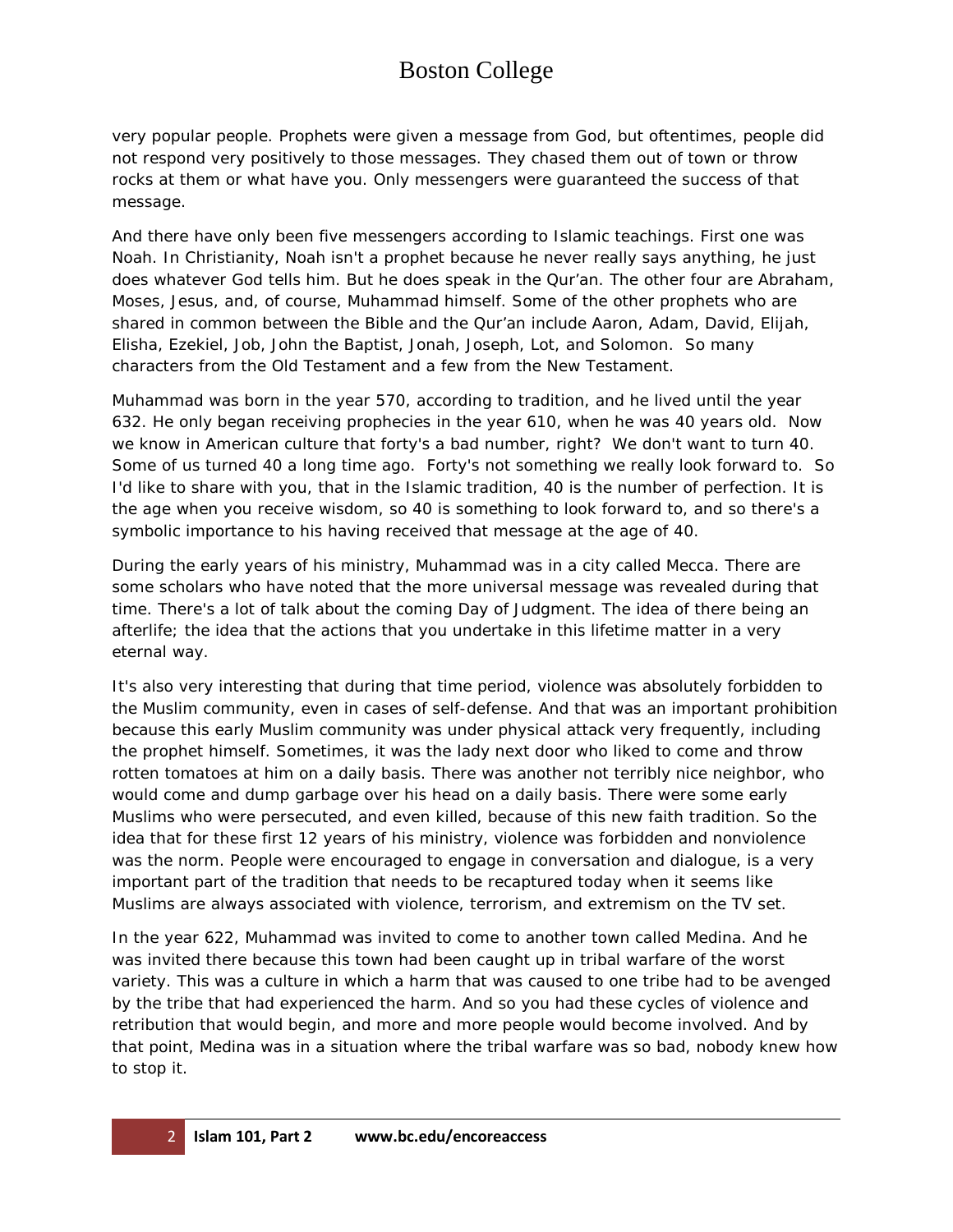# Boston College

But they had heard about this guy, Muhammad, in Mecca, and his abilities as an arbitrator, that he was somebody who could find solutions that would help to stop the killing and stop the warfare. And so he was invited to Medina to come and arbitrate this situation and ultimately, to take over as head of state.

And so it's during these last 10 years of his ministry, that his job description changed. He wasn't just a prophet anymore, but now he had taken on some of the roles of a head of state. That meant that he had to issue legal rulings. That meant that he was responsible for the security of all of the people who lived in Medina. And it was during this time period that God permitted the Muslim community to engage in the use of violence, but only for the purposes of self-defense. The Qur'an is very clear that violence is never to be used offensively. It can only be used when the community is under attack or under the threat of imminent attack.

It's also very important to note that during this time, not everybody who lived in Medina decided to convert to Islam. The pagan tribes remained pagan; there were certain Jewish tribes that lived there who remained Jewish, but what they did was they all signed a pact together. And this was a security agreement, that if any one of those tribes was attacked by the outside, everybody who had signed onto that pact agreed to act in defense of that community. Muslims refer to this as the Pact of Medina, or the Constitution of Medina, and will often say that this is really the world's first written constitution. So it's a point of pride for many of them.

Some of the controversies we hear, with respect to Muhammad, have to do with his use of violence. Yes, he was a military leader. Yes, he did fight in battles. As I said, part of that was because of his position as a head of state. Once an alliance had been, a treaty relationship had been established with the tribes in Mecca that had been persecuting the early Muslims, though he was willing to engage in a treaty relationship with them and lay down arms. So the purpose of his fighting was not to annihilate the enemy and wipe him off the face of the earth, but rather to bring the enemy to a point where they could start to negotiate what kind of relationship they could have so that peaceful relations and certainly commercial relations could be restored.

Second point, with respect to Muhammad, is that most of the time we think about Muslims, we probably think about the Middle East. And we think about some governments that maybe aren't the nicest; authoritarian dictatorships might come to mind. And so it's very interesting that the prophet himself was known for ruling through *shura*, or consultation, and working to achieve *ijma*, or consensus.

He didn't just issue decisions on his own. This entourage of people he was always surrounded by—he was always looking for advice from his friends. He took a lot of advice from his wives. Sometimes it was very good advice and sometimes perhaps the advice wasn't as good.

But he was somebody who really talked to people and listened to different ideas, and believed in the importance of building a sense of consensus within the community. And so some Muslims would say that's evidence of early democracy. Others, who are of the more extremist variety, might argue that he, at some level, gave up part of his authority.